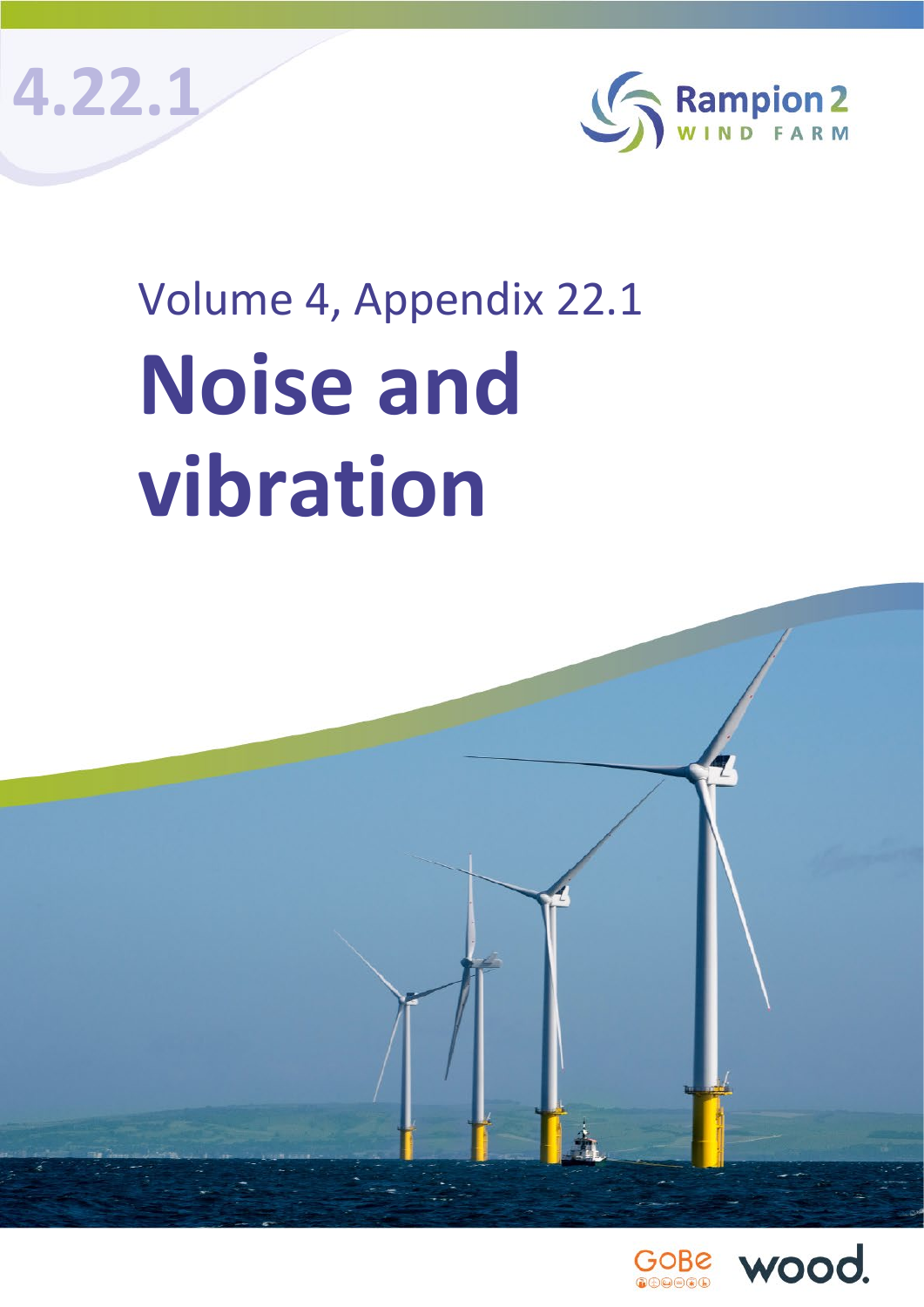

wood.

# **Contents**

| 1.  | <b>Introduction</b>                                                        | $\mathbf{2}$   |
|-----|----------------------------------------------------------------------------|----------------|
| 2.  | <b>Scope 3</b>                                                             |                |
| 3.  | <b>Noise predictions methodology</b>                                       | 4              |
| 4.  | <b>Assumptions and limitations</b>                                         | 5              |
| 4.1 | Overview                                                                   | 5              |
| 4.2 | Temporary construction compounds for noise assessment                      | 5              |
| 4.3 | Landfall works and major crossings for noise and vibration assessment      | 6              |
| 4.4 | Onshore substation construction for noise assessment                       | $\overline{7}$ |
| 4.5 | Onshore cable installation for noise assessment                            | 11             |
| 4.6 | Construction of temporary and permanent access routes for noise assessment | 12             |
| 4.7 | Decommissioning for noise assessment                                       | 13             |
| 4.8 | Limitations                                                                | 13             |
| 5.  | <b>Glossary of terms and abbreviations</b>                                 | 14             |
| 6.  | <b>References</b>                                                          | 16             |
|     |                                                                            |                |

| $\overline{5}$                                                                         |
|----------------------------------------------------------------------------------------|
| 6                                                                                      |
| Table 4-3 Plant list for landfall works and major crossing vibration calculations<br>7 |
| 7                                                                                      |
| 11                                                                                     |
| 12                                                                                     |
| 13                                                                                     |
| 14                                                                                     |
|                                                                                        |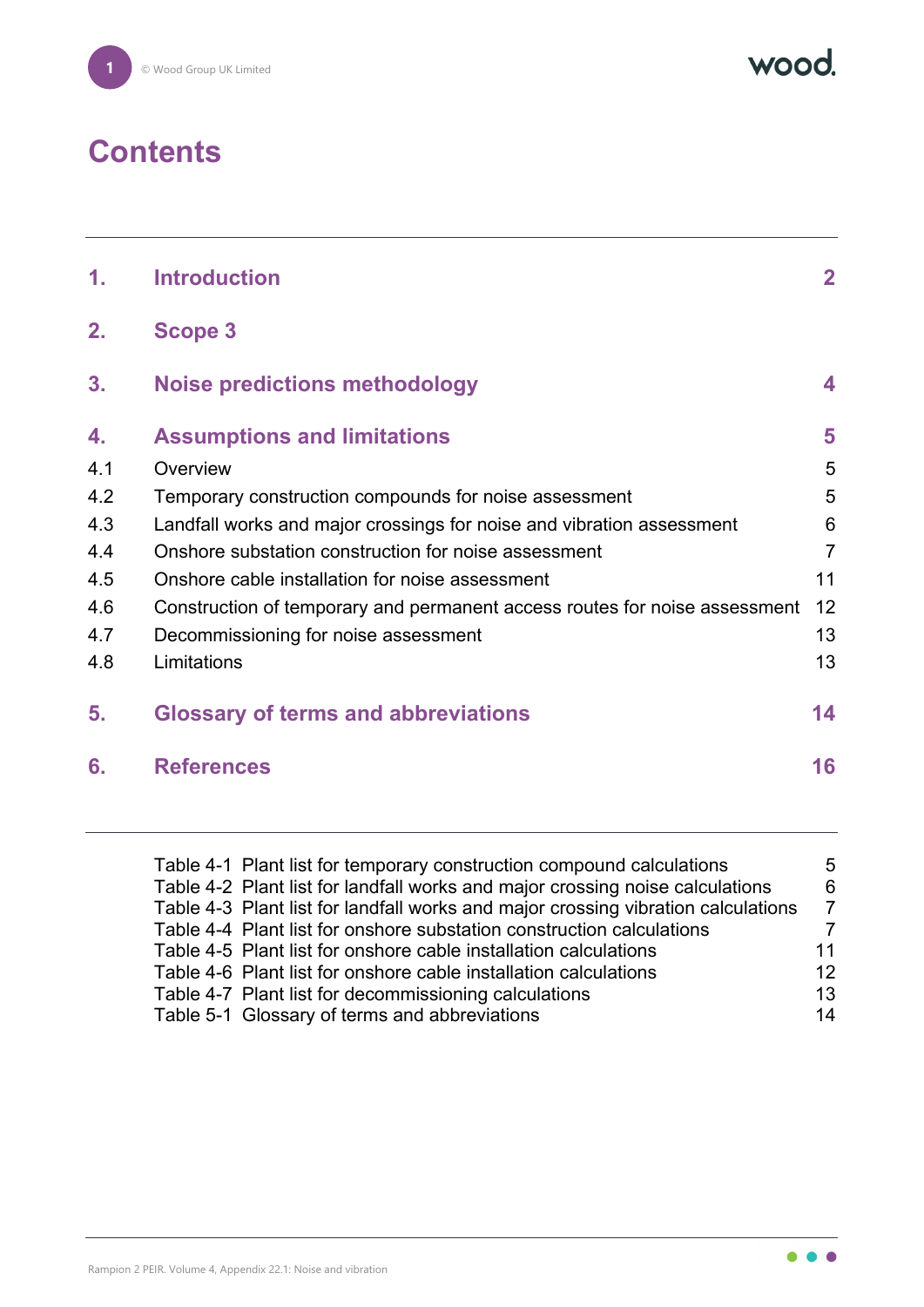<span id="page-2-0"></span>

# **1. Introduction**

- 1.1.1 This appendix supports **Chapter 22: Noise and vibration (onshore**), **Volume 2** and relates to the onshore elements of the proposed Rampion 2 offshore windfarm. This appendix presents detailed modelling methodologies and results.
- 1.1.2 The full assessment of potential effects has been detailed in **Chapter 22, Volume 2** which includes relevant policy and legislation, baseline conditions, the Maximum Design Scenario (MDS), the noise assessment and cumulative effects.
- 1.1.3 This appendix should also be read in conjunction with:
	- **Chapter 4: The Proposed Development, Volume 2** which provides information relating to the Proposed Development upon which the noise modelling assumptions have been based; and,
	- **Chapter 5: Approach to the EIA, Volume 2** which sets out the overall environmental impact assessment (EIA) approach which has been used to determine potential significant effects for noise and vibration.
- 1.1.4 This appendix provides the assumptions and data used within the noise predictions and a fuller set of results which have been summarised in **Chapter 22, Volume 2**. The appendix is split out as follows:
	- **Section 2: Scope**;
	- **Section 3: Noise predictions methodology**;
	- **Section 4: Assumptions and limitations**;
	- **Section 5: Glossary and abbreviations**; and
	- **Section 6: References list**.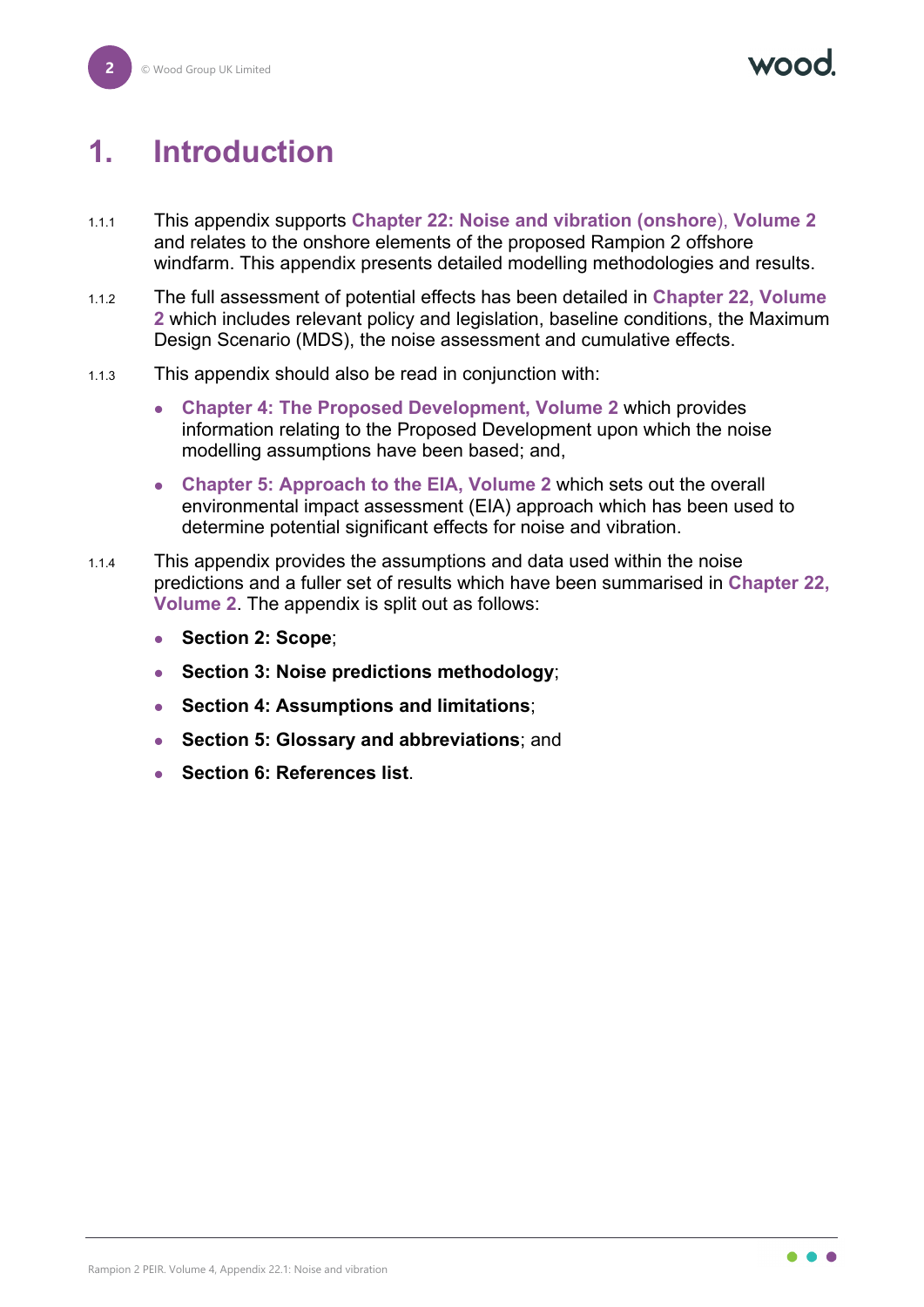# <span id="page-3-0"></span>**2. Scope**

- 2.1.1 The following noise and vibration sources as part of the onshore elements of the Proposed Development have been assessed in the Preliminary Environmental Information Report (PEIR):
	- temporary effects from the construction and operation of the temporary construction compounds;
	- temporary effects from the trenchless crossing works;
	- temporary effects from onshore substation construction;
	- temporary effects from onshore cable installation (trenched);
	- temporary effects from construction and use of temporary and permanent accesses;
	- temporary effects from construction road traffic (no additional information is within this appendix); and
	- **decommissioning.**
- 2.1.2 As outlined in **Chapter 22, Volume 2**, operation and maintenance noise effects associated with the onshore substation have not been assessed at the PEIR stage as the design of the onshore substation is yet to be fully defined. The operation and maintenance noise effects will be assessed in the Environmental Statement (ES).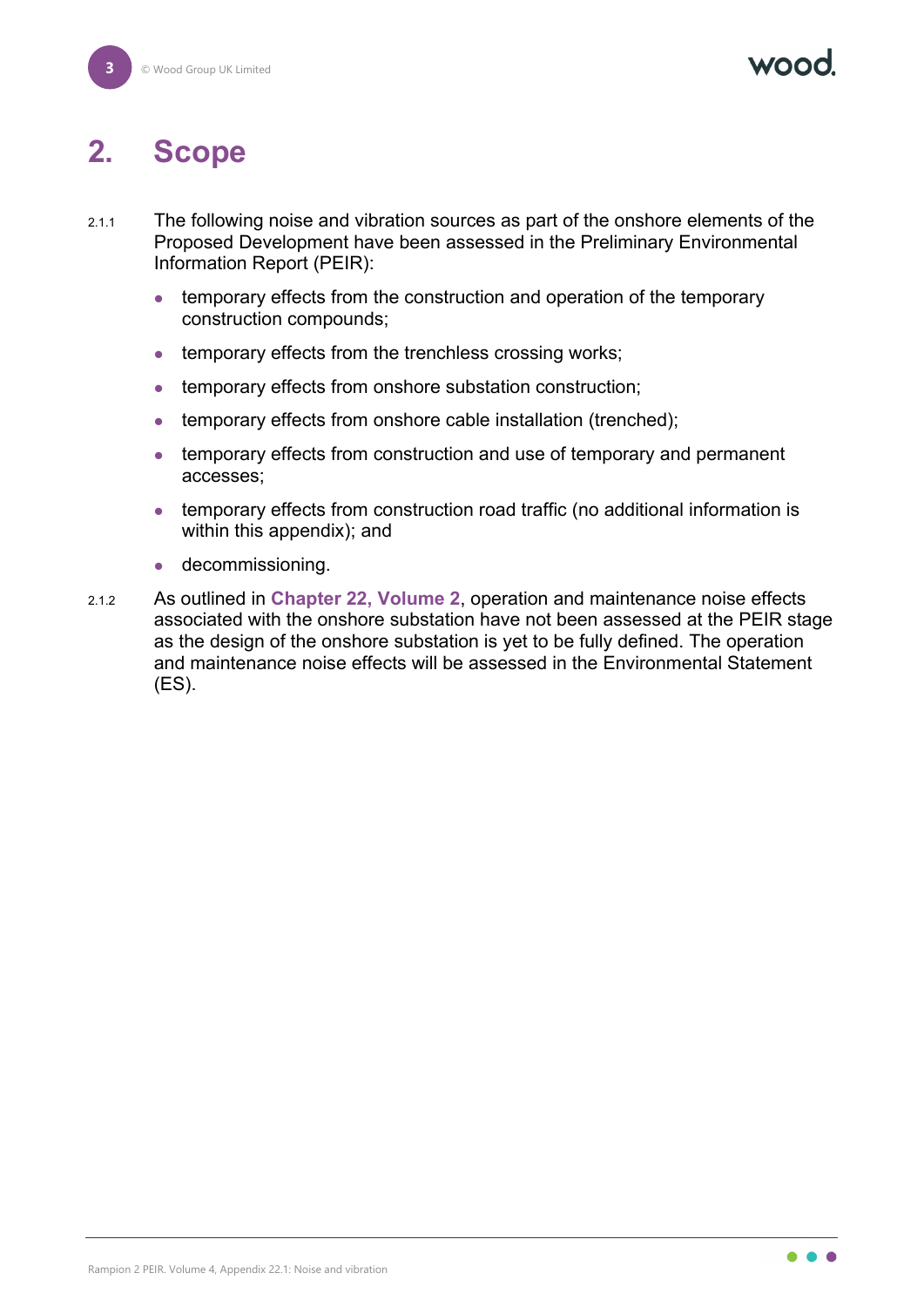## <span id="page-4-0"></span>**3. Noise predictions methodology**

- 3.1.1 The methodology used to calculate noise predictions have been based on the level of detail obtained during this stage however, all predictions have followed the approach outlined in the British Standard (BS) 5228-1:2009+A1:2014 (British Standards Institution, 2014a) for noise and the BS 5228-2:2009+A1:2014 (British Standards Institution, 2014b).
- 3.1.2 There have been two separate approaches for predicting construction noise and this has been based on the level of information currently available at PEIR stage. Where the location of the construction site/s and therefore, the locations of the receptors are known a full BS 5228-1:2009+A1:2014 (British Standards Institution, 2014a) calculation approach has been undertaken. This includes consideration into the distance between the source and receiver and a 3 decibel (dB) façade correction to account for reflections from the receptors. Attenuation has considered one of two approaches, dependent on which is approach provides greater attenuation. Either screening with hard ground conditions or no screening and soft ground conditions which is based on the following:

"*It is not usually advisable to combine the effects of screening and soft ground attenuation. Take either the attenuation from screening and hard ground propagation, or the attenuation of soft ground, whichever is the greater*" (BS 5228-1:2009+A1:2014, British Standards Institution, 2014a)

- 3.1.3 Where screening has been included, this has been 10dB on the assumption that full line sight between the noise source and the receiver is broken. This is usually achieved with a purpose designed barrier or topographical features in the surrounding terrain.
- 3.1.4 In instances where locations of construction sites are not known, a simple distance attenuation calculation has been used, compared against the noise levels of the corresponding criteria, as set out in **Chapter 22, Volume 2**. This approach provides an understanding of distances where potential significant effects may occur between a construction site and noise sensitive receptors.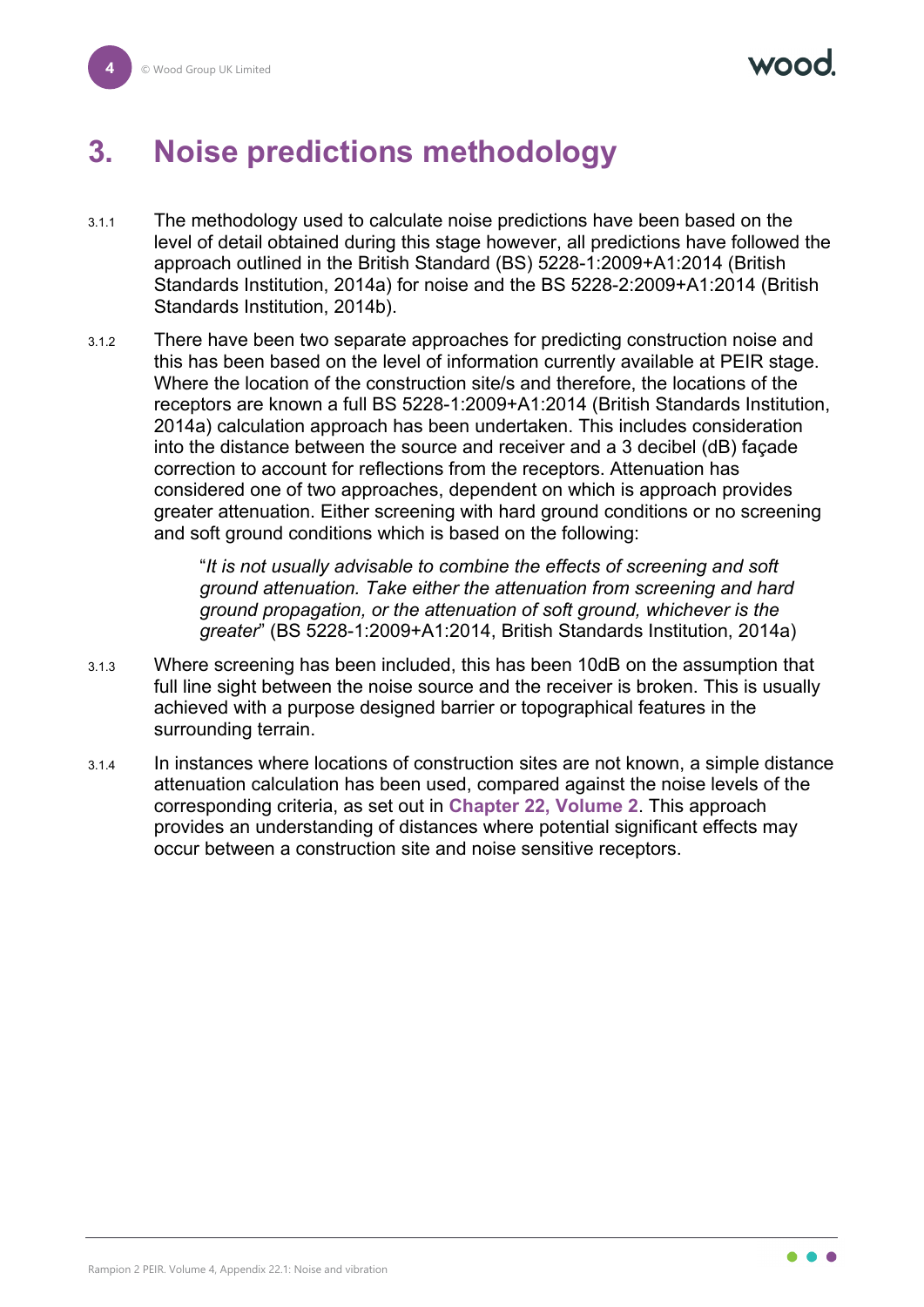vood

## <span id="page-5-0"></span>**4. Assumptions and limitations**

#### <span id="page-5-1"></span>**4.1 Overview**

- 4.1.1 This section should be read in conjunction with **Table 22-10** of **Chapter 22, Volume 2** which outlines the MDS. This section sets out the detailed noise assumptions used within the predictions.
- 4.1.2 The sound power levels from onsite activities for each phase and type of construction plant have been based on the data available in the BS 5228- 1:2009+A1:2014 (British Standards Institution, 2014a).

#### <span id="page-5-2"></span>**4.2 Temporary construction compounds for noise assessment**

| <b>Source</b>                                                                                    | <b>Number of sources Sound Power</b>                                 | Level dB(A)<br>(including<br>corrections) | Percentage time in<br>use (hourly) |
|--------------------------------------------------------------------------------------------------|----------------------------------------------------------------------|-------------------------------------------|------------------------------------|
|                                                                                                  | Construction of the temporary construction compound (site clearance) |                                           |                                    |
| <b>Tracked</b><br>excavators                                                                     | $\overline{2}$                                                       | 107                                       | 80%                                |
| <b>Dozer</b>                                                                                     | $\mathbf{1}$                                                         | 107                                       | 80%                                |
| wheeled loader                                                                                   | $\mathbf 1$                                                          | 95                                        | 80%                                |
| <b>40t Articulated</b><br><b>Dump Truck (ADT)</b>                                                | $\mathbf 1$                                                          | 106                                       | 80%                                |
| <b>Water Pump</b>                                                                                | $\mathbf 1$                                                          | 93                                        | 100%                               |
| Construction of the temporary construction compound (construction of internal<br>and haul roads) |                                                                      |                                           |                                    |
| <b>Tracked</b><br>excavators                                                                     | $\overline{2}$                                                       | 110                                       | 80%                                |
| <b>Dozer</b>                                                                                     | $\mathbf{1}$                                                         | 104                                       | 80%                                |
| <b>Asphalt paver</b><br>(+tipper lorry)                                                          | 1                                                                    | 100                                       | 50%                                |
| <b>Vibratory Roller</b>                                                                          | 1                                                                    | 100                                       | 50%                                |

Table 4-1 Plant list for temporary construction compound calculations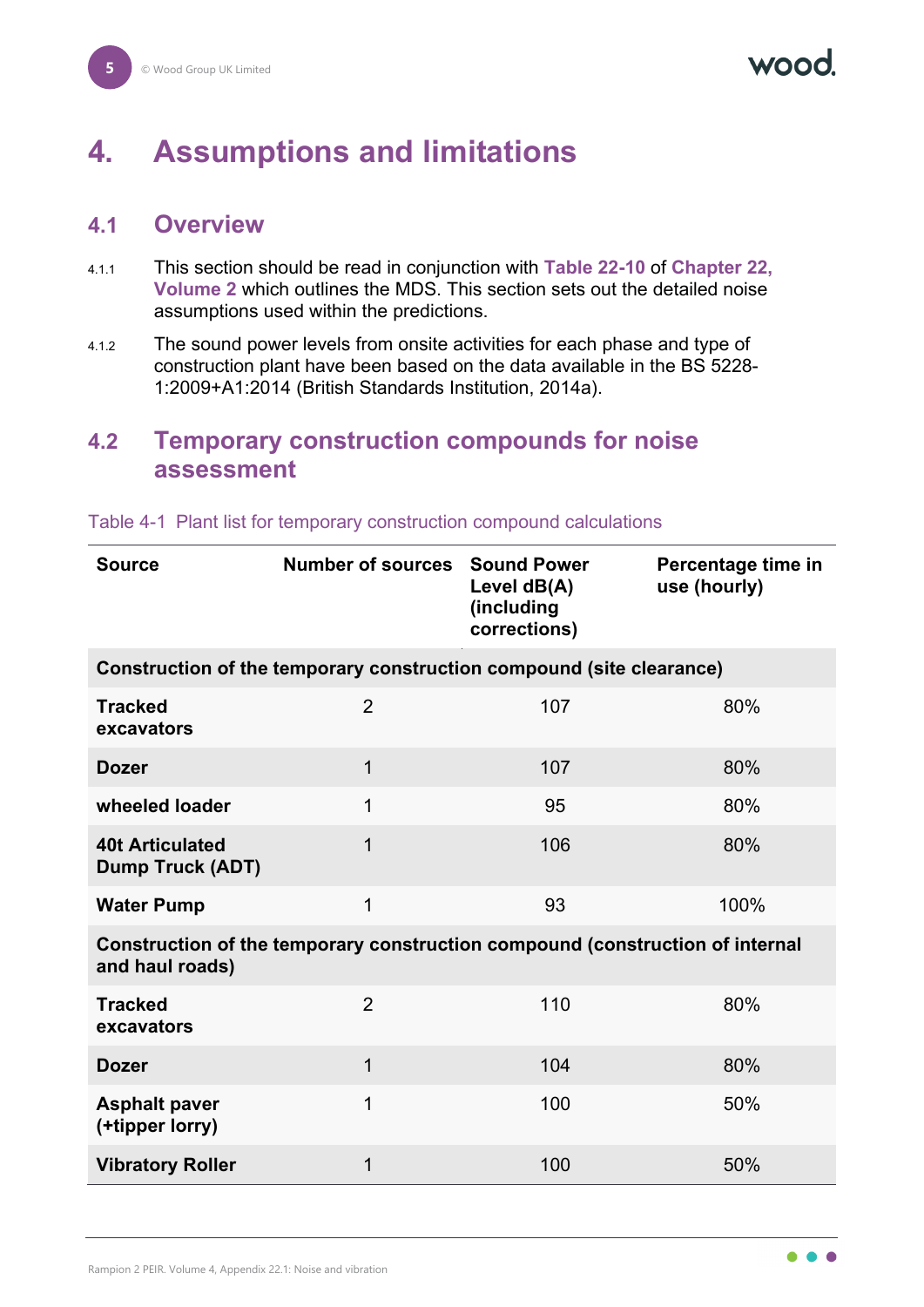| <b>Source</b>                         | <b>Number of sources Sound Power</b>                 | Level dB(A)<br>(including<br>corrections) | Percentage time in<br>use (hourly) |
|---------------------------------------|------------------------------------------------------|-------------------------------------------|------------------------------------|
| 40t ADT                               | $\overline{2}$                                       | 109                                       | 80%                                |
| <b>Road Planer</b>                    | $\mathbf{1}$                                         | 107                                       | 50%                                |
|                                       | <b>Operational (Temporary construction compound)</b> |                                           |                                    |
| <b>Generators</b>                     | $\overline{2}$                                       | 93                                        | 50%                                |
| <b>Operational (fabrication area)</b> |                                                      |                                           |                                    |
| <b>Forklift</b>                       | $\mathbf 1$                                          | 106                                       | 80%                                |
| <b>Mobile Crane</b>                   | $\overline{2}$                                       | 99                                        | 50%                                |
| <b>Handheld saw</b>                   | $\mathbf{1}$                                         | 110                                       | 50%                                |
| <b>Generators</b>                     | $\overline{2}$                                       | 103                                       | 50%                                |
| <b>Handheld Drill</b>                 | $\mathbf{1}$                                         | 102                                       | 50%                                |
| <b>Concrete Batching</b><br>(Mixer)   | 1                                                    | 103                                       | 20%                                |
| <b>Operational (haul roads)</b>       |                                                      |                                           |                                    |
| 40 tonne ADT                          | $\overline{2}$                                       | 109                                       | 80%                                |

## <span id="page-6-0"></span>**4.3 Landfall works and major crossings for noise and vibration assessment**

| <b>Source</b>       | <b>Number of sources</b> | <b>Sound Power</b><br>Level dB(A)<br>(including<br>corrections) | Percentage time in<br>use (hourly) |
|---------------------|--------------------------|-----------------------------------------------------------------|------------------------------------|
| <b>Daytime</b>      |                          |                                                                 |                                    |
| <b>Excavator</b>    | 2                        | 98                                                              | 10                                 |
| Dump truck          | 1                        | 104                                                             | 10                                 |
| <b>Mobile crane</b> | 1                        | 88                                                              | 10                                 |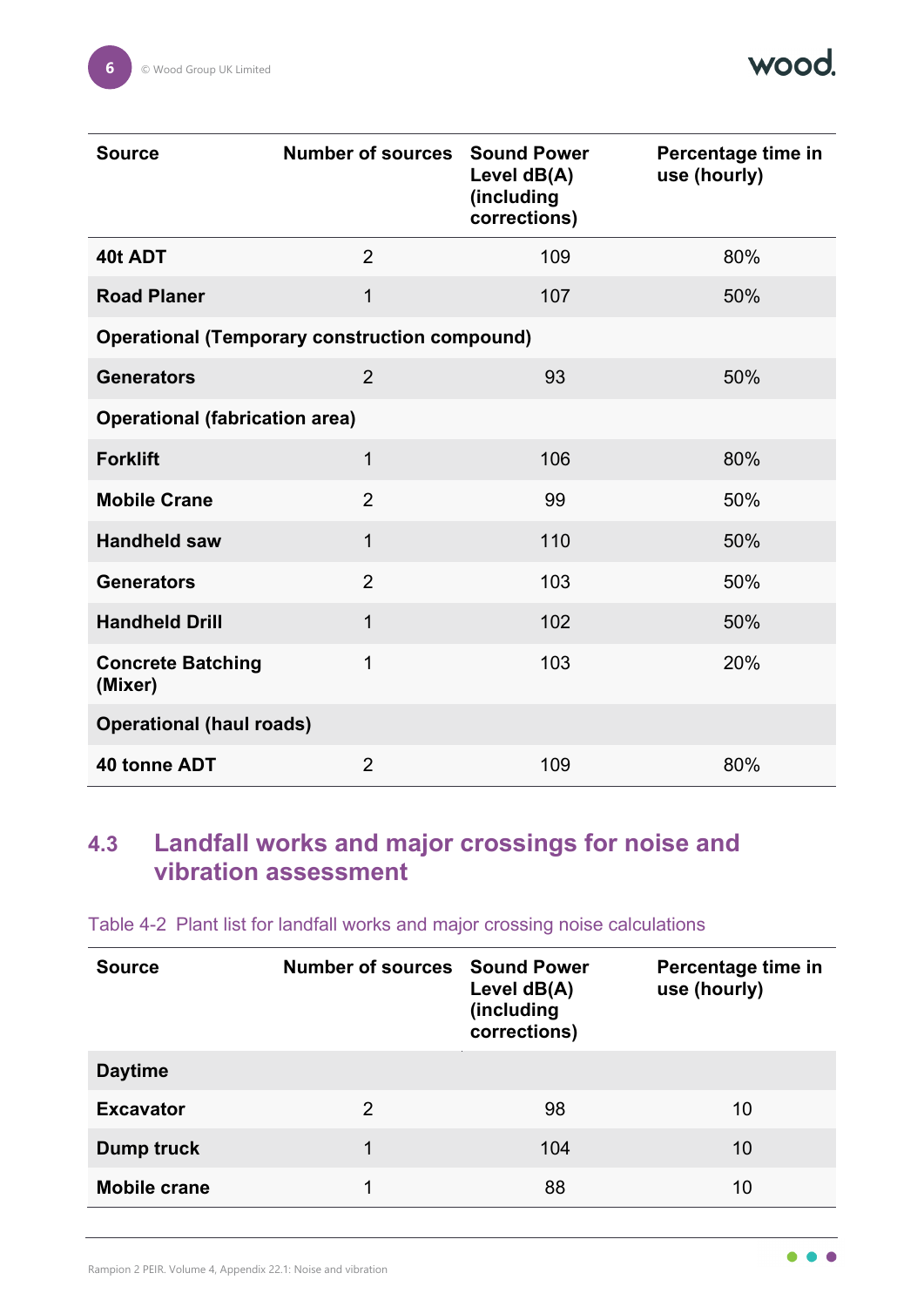wood

| <b>Source</b>        | <b>Number of sources Sound Power</b> | Level dB(A)<br>(including<br>corrections) | Percentage time in<br>use (hourly) |
|----------------------|--------------------------------------|-------------------------------------------|------------------------------------|
| <b>HDD Drill rig</b> |                                      | 107                                       | 90                                 |
| <b>Water pump</b>    | 1                                    | 93                                        | 100                                |
| Generator            | $\mathbf 1$                          | 94                                        | 100                                |
| Night-time           |                                      |                                           |                                    |
| <b>HDD Drill rig</b> | 1                                    | 107                                       | 100                                |
| <b>Water pump</b>    | 1                                    | 93                                        | 100                                |
| <b>Generator</b>     | 1                                    | 94                                        | 100                                |

Table 4-3 Plant list for landfall works and major crossing vibration calculations

| <b>Source</b>        | <b>Number of sources</b> | <b>BS 5228-</b><br>2:2009+A1:2014<br><b>Empirical equation</b> | <b>Peak Particle</b><br><b>Velocity (PPV)</b><br>mm/s at 10m |
|----------------------|--------------------------|----------------------------------------------------------------|--------------------------------------------------------------|
| <b>HDD Drill rig</b> |                          | Tunnelling<br>(groundborne<br>vibration)                       | 10                                                           |

## <span id="page-7-0"></span>**4.4 Onshore substation construction for noise assessment**

Table 4-4 Plant list for onshore substation construction calculations

| <b>Source</b>                                                     | <b>Number of sources Sound Power</b> | Level dB(A)<br>(including<br>corrections) | Percentage time in<br>use (hourly) |  |
|-------------------------------------------------------------------|--------------------------------------|-------------------------------------------|------------------------------------|--|
| Site preparation (topsoil stripping)                              |                                      |                                           |                                    |  |
| <b>Dumper</b>                                                     | 2                                    | 107                                       | 50%                                |  |
| <b>Bulldozer</b>                                                  | 2                                    | 110                                       | 83%                                |  |
| <b>Wheeled loader</b><br>backhoe loader -<br><b>Clearing Site</b> | 2                                    | 95                                        | 40%                                |  |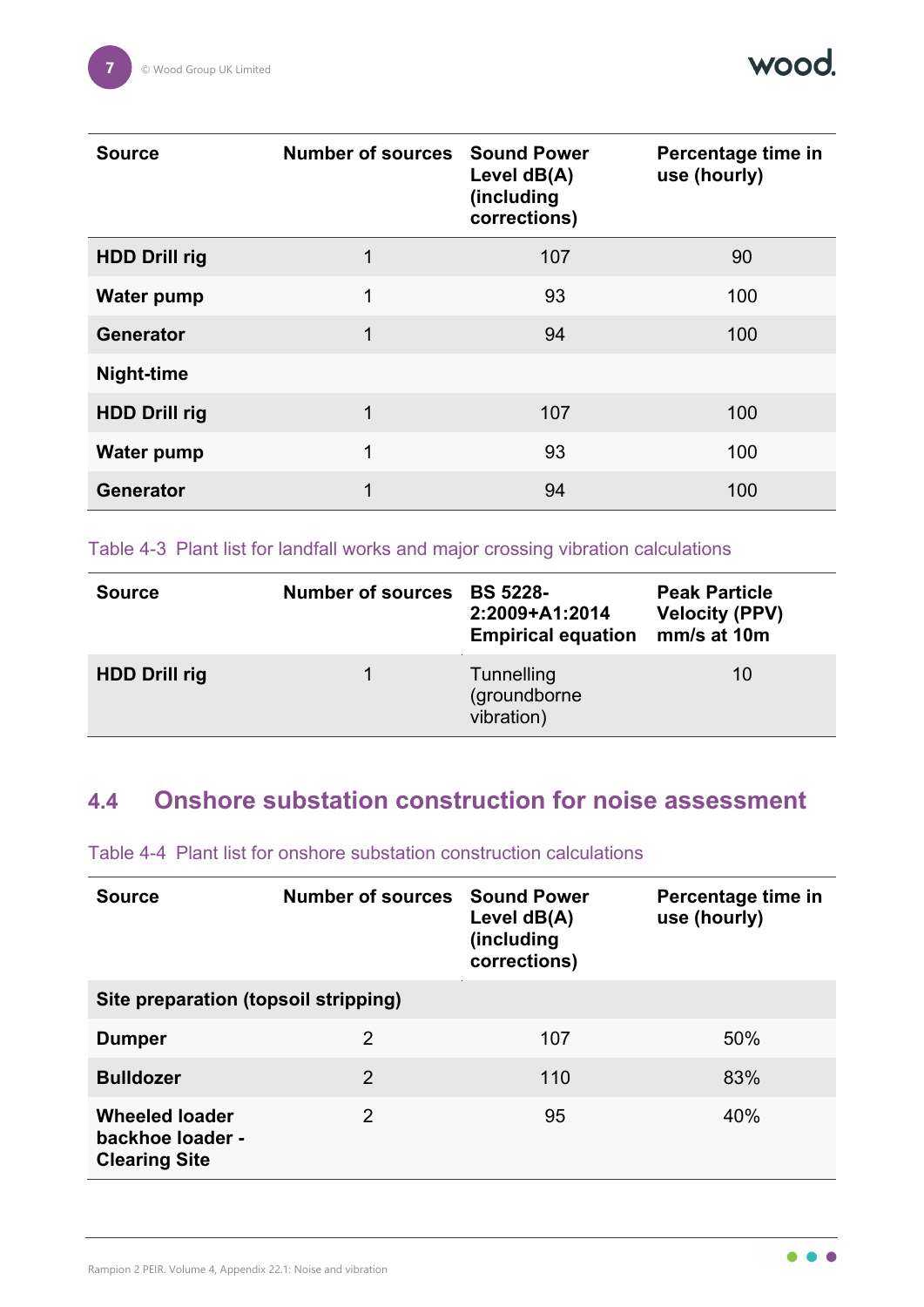wood.

| <b>Source</b>                                                                    | <b>Number of sources</b> | <b>Sound Power</b><br>Level dB(A)<br>(including<br>corrections) | Percentage time in<br>use (hourly) |
|----------------------------------------------------------------------------------|--------------------------|-----------------------------------------------------------------|------------------------------------|
| <b>Wheeled loader</b><br>(backhoe) loading<br><b>lorries</b>                     | $\overline{2}$           | 107                                                             | 40%                                |
| <b>Excavator</b>                                                                 | $\overline{2}$           | 109                                                             | 83%                                |
| <b>Dump truck</b><br>(tipping fill)                                              | $\overline{2}$           | 93                                                              | 2%                                 |
| <b>Dozer</b>                                                                     | $\overline{2}$           | 10                                                              | 50%                                |
| Groundwork (pre-earthworks drainage)                                             |                          |                                                                 |                                    |
| <b>Dumper</b>                                                                    | $\overline{2}$           | 107                                                             | 50%                                |
| <b>Bulldozer</b>                                                                 | $\overline{2}$           | 108                                                             | 83%                                |
| <b>Wheeled loader</b><br>(backhoe) loading<br><b>lorries</b>                     | $\overline{2}$           | 108                                                             | 40%                                |
| <b>Excavator -</b><br>trenching                                                  | $\overline{2}$           | 105                                                             | 83%                                |
| <b>Wheeled backhoe</b><br>loader - trenching                                     | $\overline{2}$           | 97                                                              | 40%                                |
| <b>Dump truck</b><br>(tipping fill)                                              | $\overline{2}$           | 107                                                             | 5%                                 |
| <b>Dozer</b>                                                                     | $\overline{2}$           | 107                                                             | 50%                                |
| <b>Lorries</b>                                                                   | $\mathbf{1}$             | 111                                                             | 10%                                |
| <b>Dewatering</b>                                                                | 1                        | 93                                                              | 10%                                |
| Large concrete<br>mixer (mixing<br>concrete)                                     | $\overline{1}$           | 104                                                             | 73%                                |
| <b>Truck mounted</b><br>concrete truck<br>with Boom arm<br>(pumping<br>concrete) | $\mathbf 1$              | 108                                                             | 10%                                |

**Groundwork (excavation and installation of below ground cables, ducts and pipes**

 $\bullet$  $\bullet$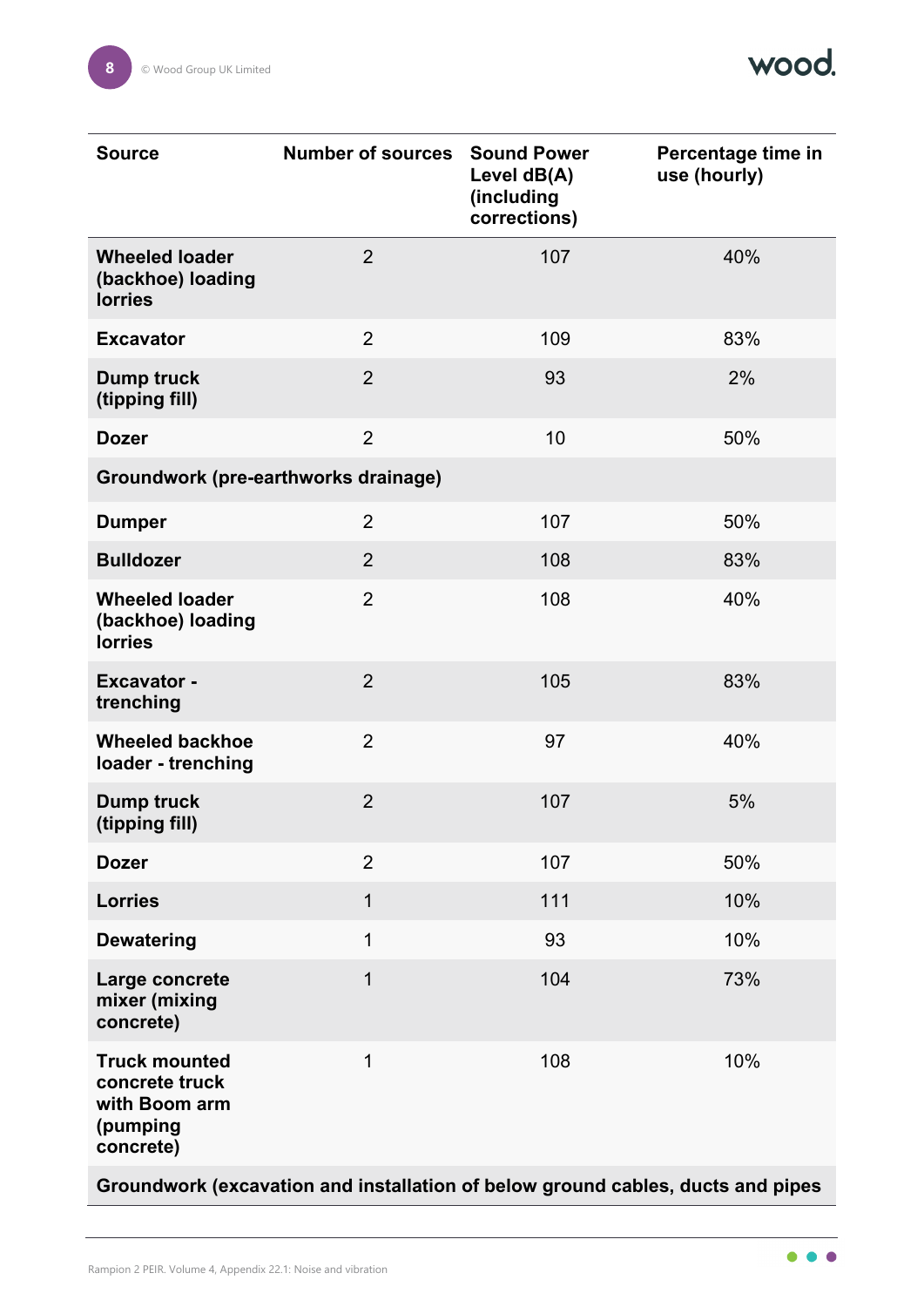| <b>Source</b>                                                | <b>Number of sources Sound Power</b> | Level dB(A)<br>(including<br>corrections) | Percentage time in<br>use (hourly) |  |
|--------------------------------------------------------------|--------------------------------------|-------------------------------------------|------------------------------------|--|
| <b>Dumper</b>                                                | $\overline{2}$                       | 107                                       | 50%                                |  |
| <b>Bulldozer</b>                                             | $\overline{2}$                       | 108                                       | 83%                                |  |
| <b>Wheeled loader</b><br>(backhoe) loading<br><b>lorries</b> | $\overline{2}$                       | 108                                       | 40%                                |  |
| <b>Excavator -</b><br>trenching                              | $\overline{2}$                       | 105                                       | 83%                                |  |
| <b>Wheeled backhoe</b><br>loader - trenching                 | $\overline{2}$                       | 97                                        | 40%                                |  |
| Dump truck<br>(tipping fill)                                 | $\overline{2}$                       | 107                                       | 5%                                 |  |
| <b>Dozer</b>                                                 | $\overline{2}$                       | 107                                       | 10%                                |  |
| <b>Lorries</b>                                               | $\mathbf{1}$                         | 111                                       | 10%                                |  |
| <b>Dewatering</b>                                            | $\mathbf 1$                          | 93                                        | 10%                                |  |
| <b>Vibratory</b><br>compactor                                | $\mathbf{1}$                         | 110                                       | 50%                                |  |
| <b>Civils (piling)</b>                                       |                                      |                                           |                                    |  |
| <b>Directional drill</b><br>(Generator)                      | $\mathbf{1}$                         | 105                                       | 50%                                |  |
| <b>Mobile crane</b>                                          | 1                                    | 98                                        | 50%                                |  |
| <b>Press-in Piling</b>                                       | $\mathbf{1}$                         | 105                                       | 83%                                |  |
| Drop hammer pile<br>rig power pack                           | 1                                    | 97                                        | 83%                                |  |
| Civils (trench excavation and laying concrete foundations)   |                                      |                                           |                                    |  |
| <b>Excavator -</b><br>trenching                              | $\overline{2}$                       | 105                                       | 83%                                |  |
| Large concrete<br>mixer (mixing<br>concrete)                 | $\mathbf{1}$                         | 104                                       | 73%                                |  |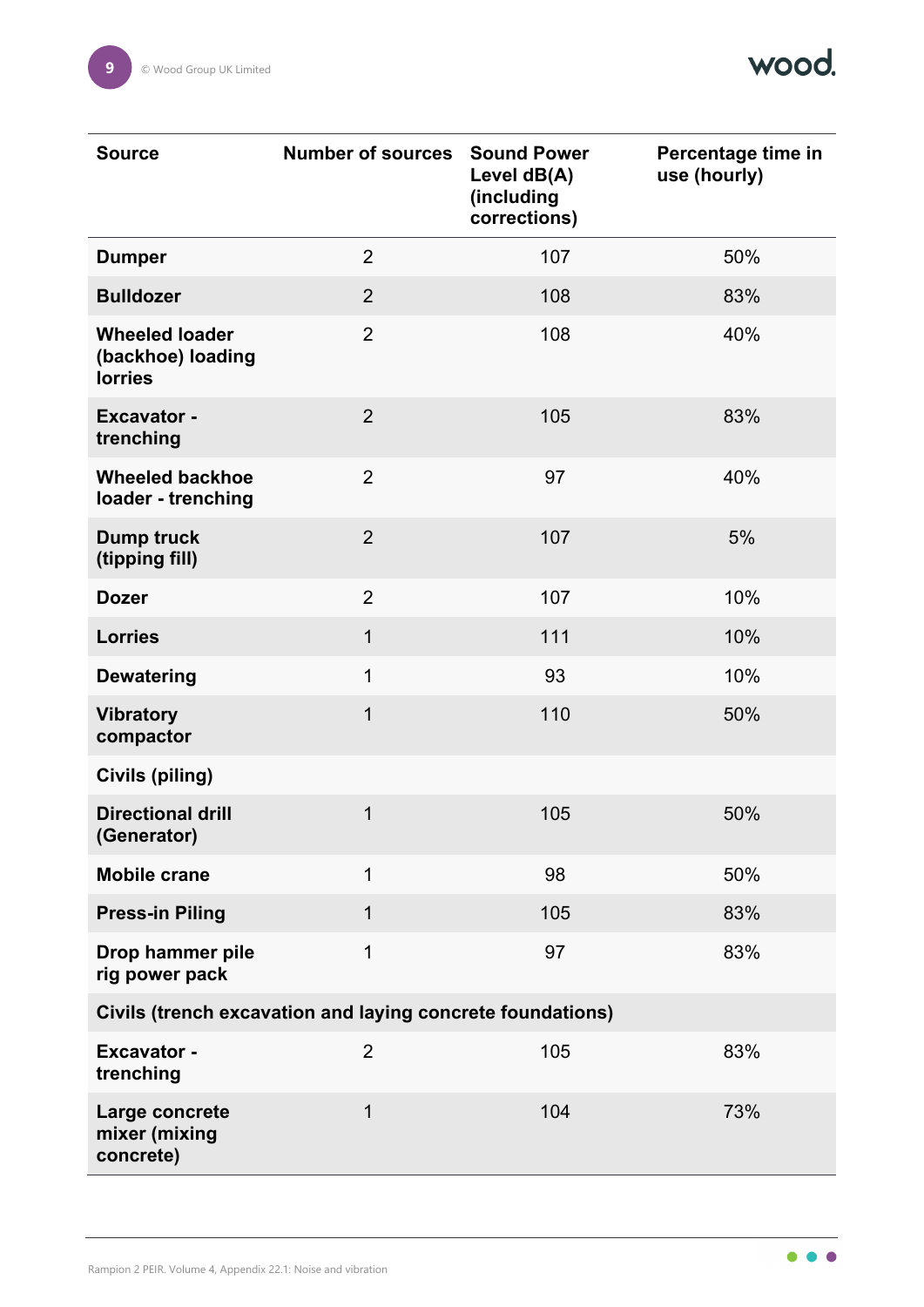| <b>Source</b>                                                                    | <b>Number of sources</b>                            | <b>Sound Power</b><br>Level dB(A)<br>(including<br>corrections) | Percentage time in<br>use (hourly) |
|----------------------------------------------------------------------------------|-----------------------------------------------------|-----------------------------------------------------------------|------------------------------------|
| <b>Truck mounted</b><br>concrete truck<br>with Boom arm<br>(pumping<br>concrete) | 1                                                   | 108                                                             | 10%                                |
| <b>Lorries</b>                                                                   | $\overline{2}$                                      | 111                                                             | 10%                                |
| <b>Dewatering</b>                                                                | $\mathbf 1$                                         | 93                                                              | 10%                                |
| Civils (backfilling)                                                             |                                                     |                                                                 |                                    |
| <b>Heavy Goods</b><br><b>Vehicle (HGV)</b>                                       | $\mathbf 1$                                         | 101                                                             | 10%                                |
| <b>ADT</b>                                                                       | $\overline{2}$                                      | 104                                                             | 80%                                |
| <b>Excavator</b>                                                                 | $\overline{2}$                                      | 109                                                             | 83%                                |
| <b>Wheeled backhoe</b><br>loader - trenching                                     | $\overline{2}$                                      | 96                                                              | 40%                                |
| <b>Roller</b>                                                                    | $\overline{2}$                                      | 100                                                             | 10%                                |
| <b>Grader</b>                                                                    | $\overline{2}$                                      | 117                                                             | 100%                               |
|                                                                                  | Civils (pits, chambers, troughs, trays and ducting) |                                                                 |                                    |
| <b>Dumper</b>                                                                    | $\overline{2}$                                      | 107                                                             | 50%                                |
| <b>Bulldozer</b>                                                                 | $\overline{2}$                                      | 110                                                             | 83%                                |
| <b>Wheeled loader</b><br>(backhoe) loading<br><b>lorries</b>                     | $\overline{2}$                                      | 107                                                             | 40%                                |
| <b>Excavator -</b><br><b>Trenching</b>                                           | $\overline{2}$                                      | 107                                                             | 83%                                |
| <b>Wheeled backhoe</b><br>loader - trenching                                     | $\overline{2}$                                      | 96                                                              | 40%                                |
| Dump truck<br>(tipping fill)                                                     | $\overline{2}$                                      | 97                                                              | 5%                                 |
| <b>Dump truck</b><br>(empty) - moving                                            | $\overline{2}$                                      | 108                                                             | 10%                                |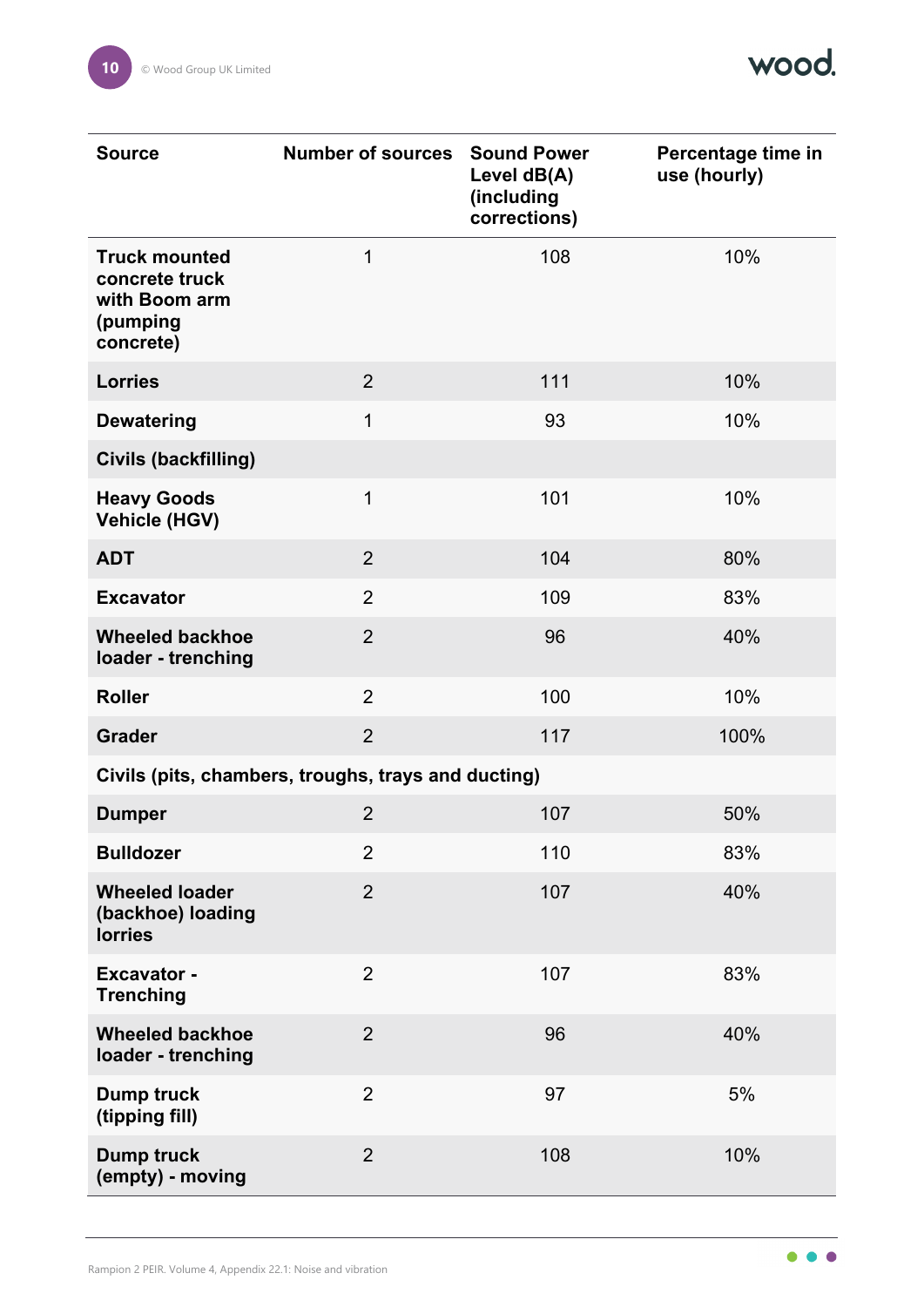| <b>Source</b>                                                     | <b>Number of sources</b>                                     | <b>Sound Power</b><br>Level dB(A)<br>(including<br>corrections) | Percentage time in<br>use (hourly) |
|-------------------------------------------------------------------|--------------------------------------------------------------|-----------------------------------------------------------------|------------------------------------|
| <b>Lorries</b>                                                    | $\mathbf{1}$                                                 | 101                                                             | 10%                                |
| <b>Dewatering</b>                                                 | $\mathbf{1}$                                                 | 83                                                              | 10%                                |
| <b>Mobile crane</b>                                               | $\mathbf{1}$                                                 | 91                                                              | 20%                                |
| <b>Vibratory</b><br>compactor                                     | $\overline{1}$                                               | 107                                                             | 50%                                |
|                                                                   | Finishing (topsoil replacement and landscape implementation) |                                                                 |                                    |
| <b>Dumper</b>                                                     | $\overline{2}$                                               | 107                                                             | 50%                                |
| <b>Bulldozer</b>                                                  | $\overline{2}$                                               | 110                                                             | 83%                                |
| <b>Wheeled loader</b><br>backhoe loader -<br><b>Clearing Site</b> | $\overline{2}$                                               | 95                                                              | 40%                                |
| <b>Wheeled loader</b><br>(backhoe) loading<br><b>lorries</b>      | $\overline{2}$                                               | 107                                                             | 40%                                |
| <b>Excavator</b>                                                  | $\overline{2}$                                               | 109                                                             | 83%                                |
| <b>Dump truck</b><br>(tipping fill)                               | $\overline{2}$                                               | 93                                                              | 2%                                 |
| <b>Dozer</b>                                                      | $\overline{2}$                                               | 107                                                             | 50%                                |

## <span id="page-11-0"></span>**4.5 Onshore cable installation for noise assessment**

**Source Number of sources Sound Power Level dB(A) (including corrections\*) Percentage time in use (hourly) Topsoil stripping Dumper** 83% **Bulldozer** 1 107 83% **Excavator** 1 106 83%

Table 4-5 Plant list for onshore cable installation calculations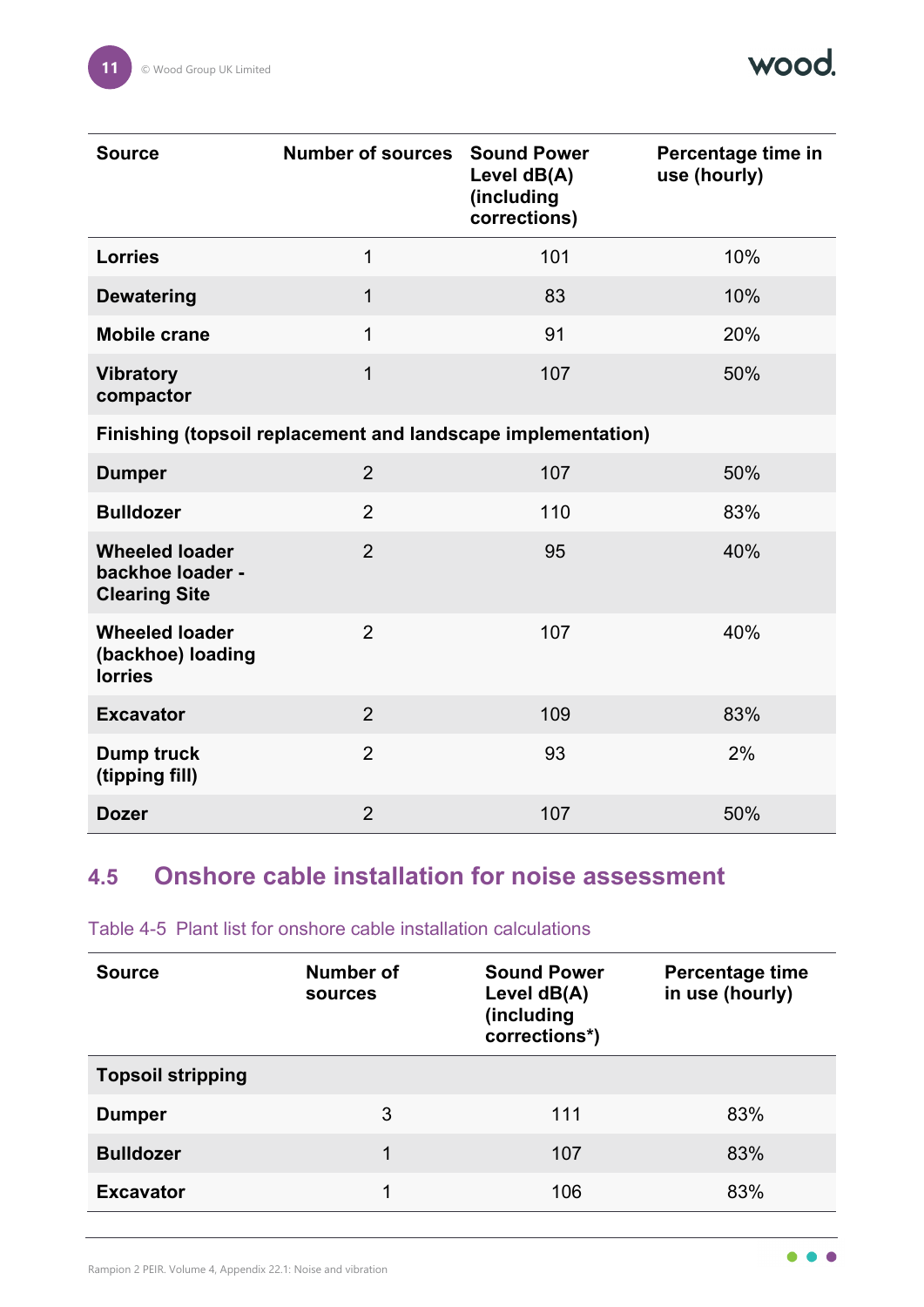| <b>Source</b>                                         | <b>Number of</b><br><b>sources</b> | <b>Sound Power</b><br>Level dB(A)<br>(including<br>corrections*) | Percentage time<br>in use (hourly) |
|-------------------------------------------------------|------------------------------------|------------------------------------------------------------------|------------------------------------|
| Benching / levelling, grading of working area         |                                    |                                                                  |                                    |
| <b>Grader</b>                                         | $\overline{2}$                     | 117                                                              | 100%                               |
| Duct delivery and stringing                           |                                    |                                                                  |                                    |
| <b>HGV</b>                                            | $\mathbf 1$                        | 101                                                              | 10%                                |
| <b>Trench excavation</b>                              |                                    |                                                                  |                                    |
| <b>Trenching</b><br>machines/mechanical<br>excavators | $\overline{2}$                     | 107                                                              | 83%                                |
| <b>Compressor</b>                                     | $\mathbf{1}$                       | 96                                                               | 20%                                |
| <b>Dewatering</b>                                     | $\mathbf 1$                        | 83                                                               | 10%                                |
| Lower and lay                                         |                                    |                                                                  |                                    |
| <b>Excavators /</b><br>sideboom tractors              | $\overline{2}$                     | 102                                                              | 100%                               |
| <b>Backfilling</b>                                    |                                    |                                                                  |                                    |
| <b>HGV delivering CBS</b>                             | 1                                  | 101                                                              | 10%                                |
| <b>ADT</b>                                            | $\overline{2}$                     | 104                                                              | 80%                                |
| <b>Roller</b>                                         | $\overline{2}$                     | 100                                                              | 10%                                |
| <b>Grader</b>                                         | $\overline{2}$                     | 117                                                              | 100%                               |

## <span id="page-12-0"></span>**4.6 Construction of temporary and permanent access routes for noise assessment**

Table 4-6 Plant list for onshore cable installation calculations

| <b>Source</b>     | <b>Number of sources</b> | <b>Sound Power</b><br>Level dB(A)<br>(including<br>corrections) | Percentage time in<br>use (hourly) |
|-------------------|--------------------------|-----------------------------------------------------------------|------------------------------------|
| <b>Excavator</b>  | $\mathcal{P}$            | 71.0                                                            | 20                                 |
| <b>Dump Truck</b> | $\mathcal{P}$            | 73.0                                                            | 20                                 |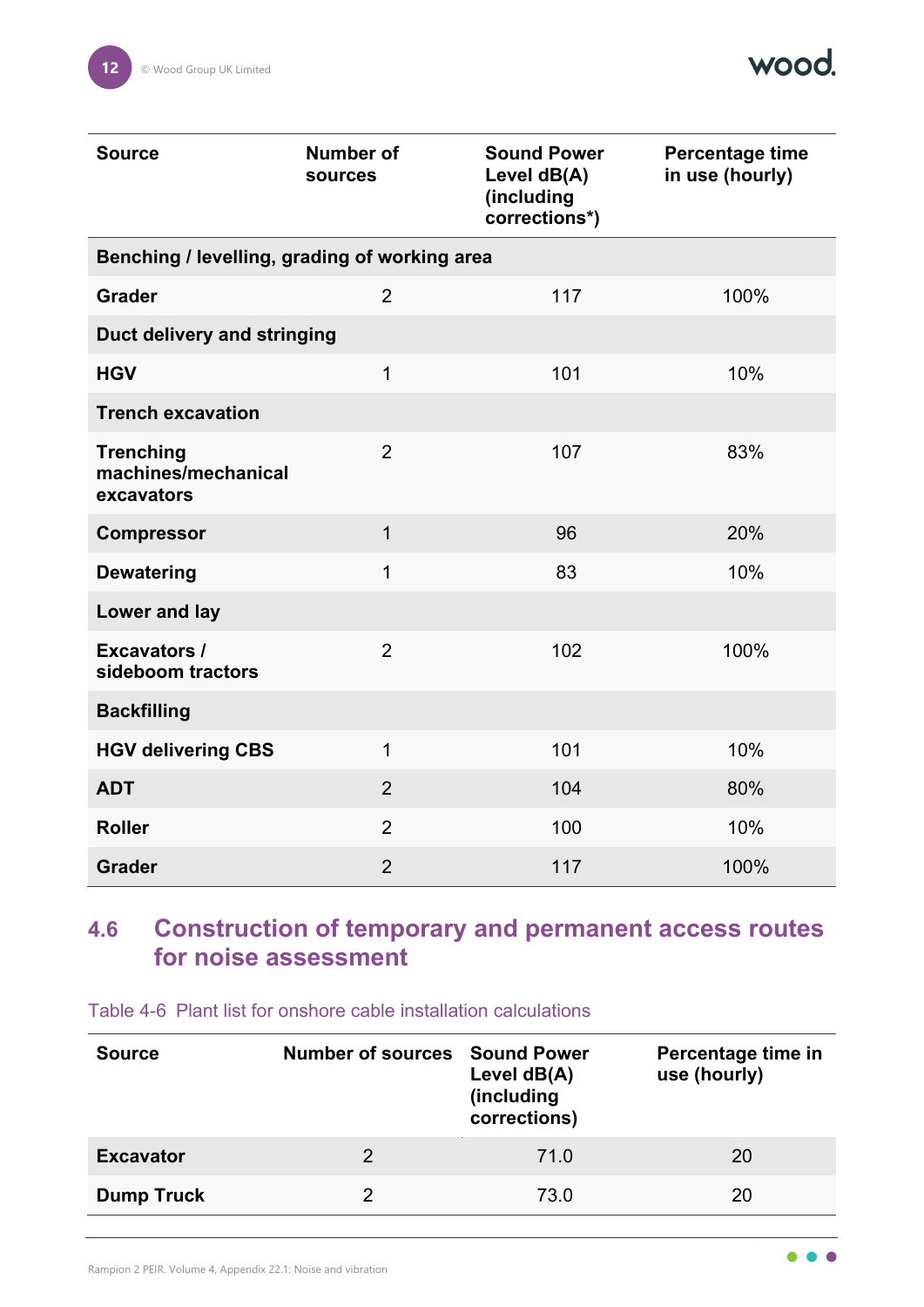

| <b>Source</b>          | <b>Number of sources Sound Power</b> | Level $dB(A)$<br><i>(including)</i><br>corrections) | Percentage time in<br>use (hourly) |
|------------------------|--------------------------------------|-----------------------------------------------------|------------------------------------|
| <b>Aggregate Wagon</b> | 3                                    | 78.8                                                | 20                                 |

### <span id="page-13-0"></span>**4.7 Decommissioning for noise assessment**

|  |  |  | Table 4-7 Plant list for decommissioning calculations |  |
|--|--|--|-------------------------------------------------------|--|
|--|--|--|-------------------------------------------------------|--|

| <b>Source</b>                            | <b>Number of sources</b> | <b>Sound Power</b><br>Level $dB(A)$<br>(including)<br>corrections*) | Percentage time in<br>use (hourly) |
|------------------------------------------|--------------------------|---------------------------------------------------------------------|------------------------------------|
| <b>Excavator with</b><br>mounted breaker |                          | 118                                                                 | 100                                |

#### <span id="page-13-1"></span>**4.8 Limitations**

- 4.8.1 The design of the onshore elements of the Proposed Development are at an early stage and therefore some of the locations as part of the assessment are yet to be fully determined. In these instances, calculations have been undertaken looking at standoff distances based the criteria outlined in **Chapter 22, Volume 2**.
- 4.8.2 As the predictions have been based on the guidance outlined in the BS 5228- 1:2009+A1:2014 (British Standards Institution, 2014a) other factors such as meteorological conditions (particularly wind speed and direction) and atmospheric absorption have not been considered in the predictions although they can influence the noise levels received.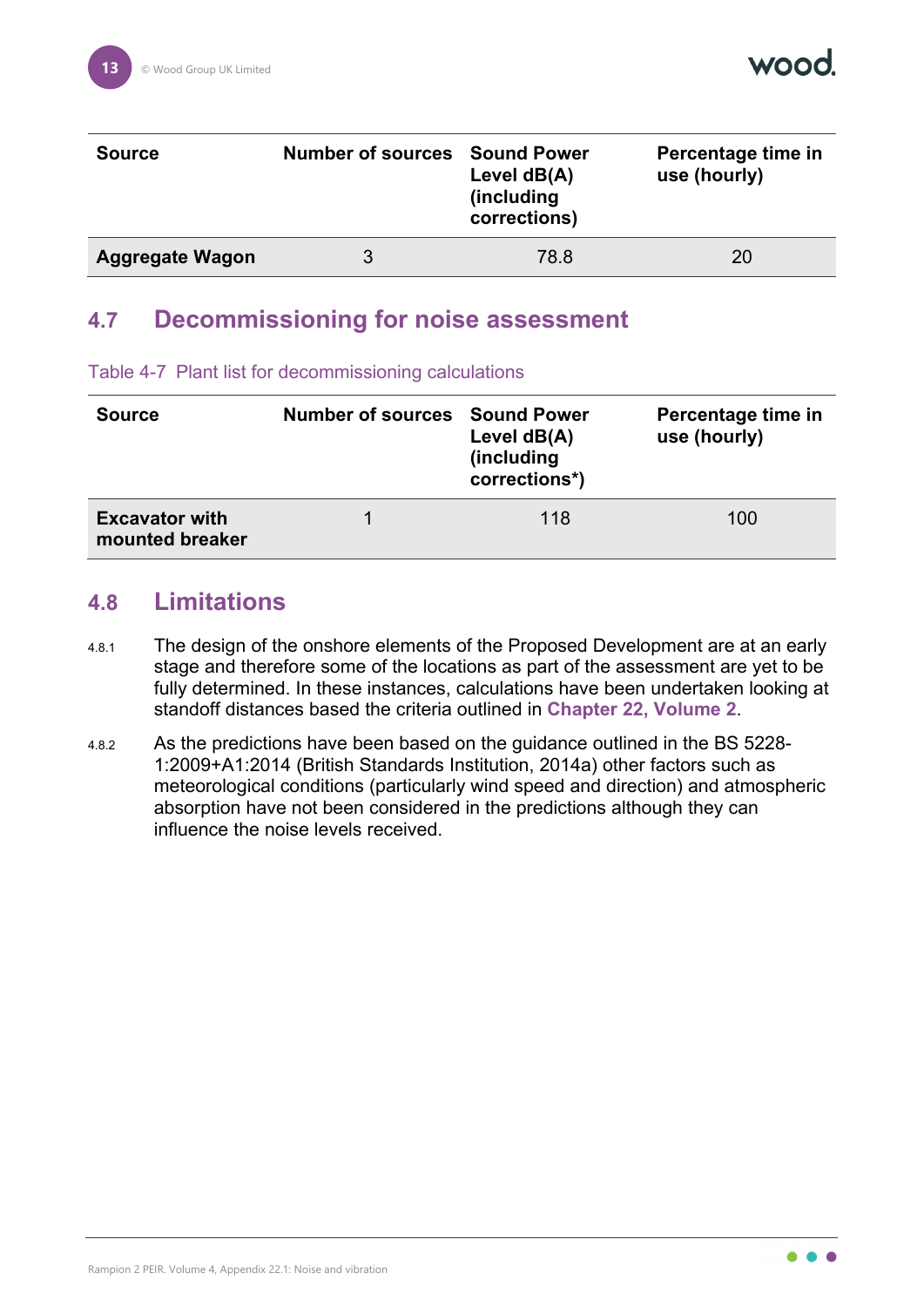wood.

# <span id="page-14-0"></span>**5. Glossary of terms and abbreviations**

#### Table 5-1 Glossary of terms and abbreviations

| Term (acronym)                                                                    | <b>Definition</b>                                                                                                                                                                                                                                                                                                                                                                                                                                                                                  |
|-----------------------------------------------------------------------------------|----------------------------------------------------------------------------------------------------------------------------------------------------------------------------------------------------------------------------------------------------------------------------------------------------------------------------------------------------------------------------------------------------------------------------------------------------------------------------------------------------|
| <b>ADT</b>                                                                        | <b>Articulated Dump Truck</b>                                                                                                                                                                                                                                                                                                                                                                                                                                                                      |
| <b>Baseline conditions</b>                                                        | The environment as it appears (or would appear) immediately<br>prior to the implementation of the Proposed Development<br>together with any known or foreseeable future changes that will<br>take place before completion of the Proposed Development.                                                                                                                                                                                                                                             |
| <b>BS</b>                                                                         | <b>British Standard</b>                                                                                                                                                                                                                                                                                                                                                                                                                                                                            |
| <b>Cumulative effects</b>                                                         | Additional changes caused by a Proposed Development in<br>conjunction with other similar developments or as a combined<br>effect of a set of developments.                                                                                                                                                                                                                                                                                                                                         |
| dB                                                                                | <b>Decibel</b>                                                                                                                                                                                                                                                                                                                                                                                                                                                                                     |
| <b>Decommissioning</b>                                                            | The period during which a development and its associated<br>processes are removed from active operation.                                                                                                                                                                                                                                                                                                                                                                                           |
| <b>Environmental</b><br><b>Impact Assessment</b><br>(EIA)                         | The process of evaluating the likely significant environmental<br>effects of a proposed project or development over and above<br>the existing circumstances (or 'baseline').                                                                                                                                                                                                                                                                                                                       |
| Environmental<br><b>Statement (ES)</b>                                            | The written output presenting the full findings of the<br><b>Environmental Impact Assessment.</b>                                                                                                                                                                                                                                                                                                                                                                                                  |
| <b>HGV</b>                                                                        | <b>Heavy Goods Vehicle</b>                                                                                                                                                                                                                                                                                                                                                                                                                                                                         |
| <b>Horizontal</b><br><b>Directional Drill</b><br>(HDD)                            | An engineering technique avoiding open trenches.                                                                                                                                                                                                                                                                                                                                                                                                                                                   |
| <b>MDS</b>                                                                        | <b>Maximum Design Scenario</b>                                                                                                                                                                                                                                                                                                                                                                                                                                                                     |
| <b>PPV</b>                                                                        | <b>Peak Particle Velocity</b>                                                                                                                                                                                                                                                                                                                                                                                                                                                                      |
| <b>Preliminary</b><br><b>Environmental</b><br><b>Information Report</b><br>(PEIR) | The written output of the Environmental Impact Assessment<br>undertaken to date for the Proposed Development. It is<br>developed to support formal consultation and presents the<br>preliminary findings of the assessment to allow an informed view<br>to be developed of the Proposed Development, the assessment<br>approach that has been undertaken, and the preliminary<br>conclusions on the likely significant effects of the Proposed<br>Development and environmental measures proposed. |

 $\bullet$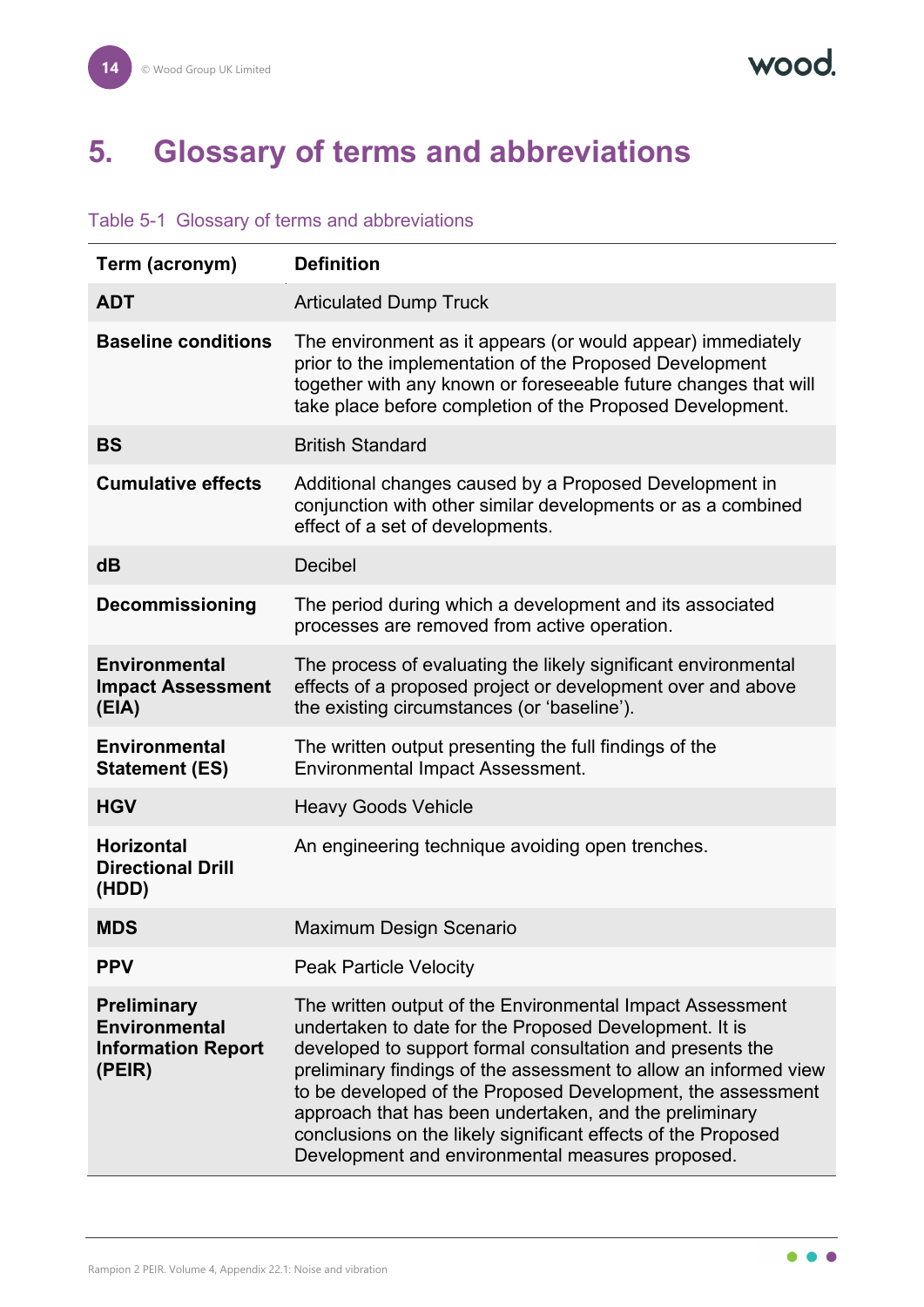wood.

| Term (acronym)                                           | <b>Definition</b>                                                                                                                                                                                                                                                                                                                                                                                        |
|----------------------------------------------------------|----------------------------------------------------------------------------------------------------------------------------------------------------------------------------------------------------------------------------------------------------------------------------------------------------------------------------------------------------------------------------------------------------------|
| <b>Proposed</b><br><b>Development</b>                    | The development that is subject to the application for<br>development consent, as described in Chapter 4 The Proposed<br><b>Development.</b>                                                                                                                                                                                                                                                             |
| <b>Receptor</b>                                          | These are as defined in Regulation 5(2) of The Infrastructure<br>Planning (Environmental Impact Assessment) Regulations 2017<br>and include population and human health, biodiversity, land,<br>soil, water, air, climate, material assets, cultural heritage and<br>landscape that may be at risk from exposure to pollutants which<br>could potentially arise as a result of the Proposed Development. |
| <b>The Proposed</b><br>Development /<br><b>Rampion 2</b> | The onshore and offshore infrastructure associated with the<br>offshore wind farm comprising of installed capacity of up to 1200<br>MW, located in the English Channel in off the south coast of<br>England.                                                                                                                                                                                             |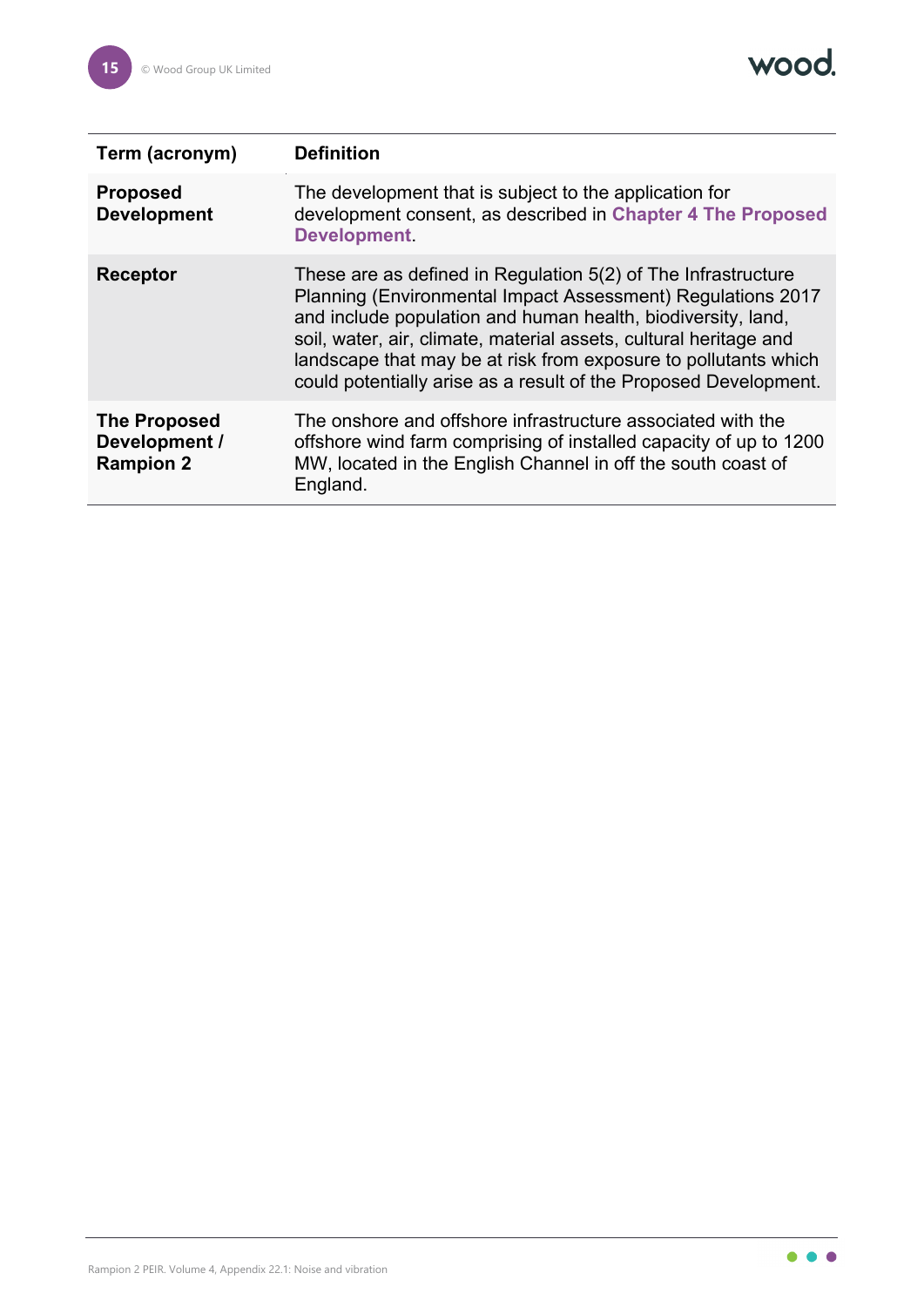wood

# <span id="page-16-0"></span>**6. References**

British Standards Institution, (2014a). *BS 5228-1:2009 + A1:2014 Code of practice for noise and vibration control on construction and open sites. Part 1: Noise*. London: BSI.

British Standards Institution, (2014b). *BS 5228-2:2009 + A1:2014 Code of practice for noise and vibration control on construction and open sites. Part 2: Vibration*. London: BSI.